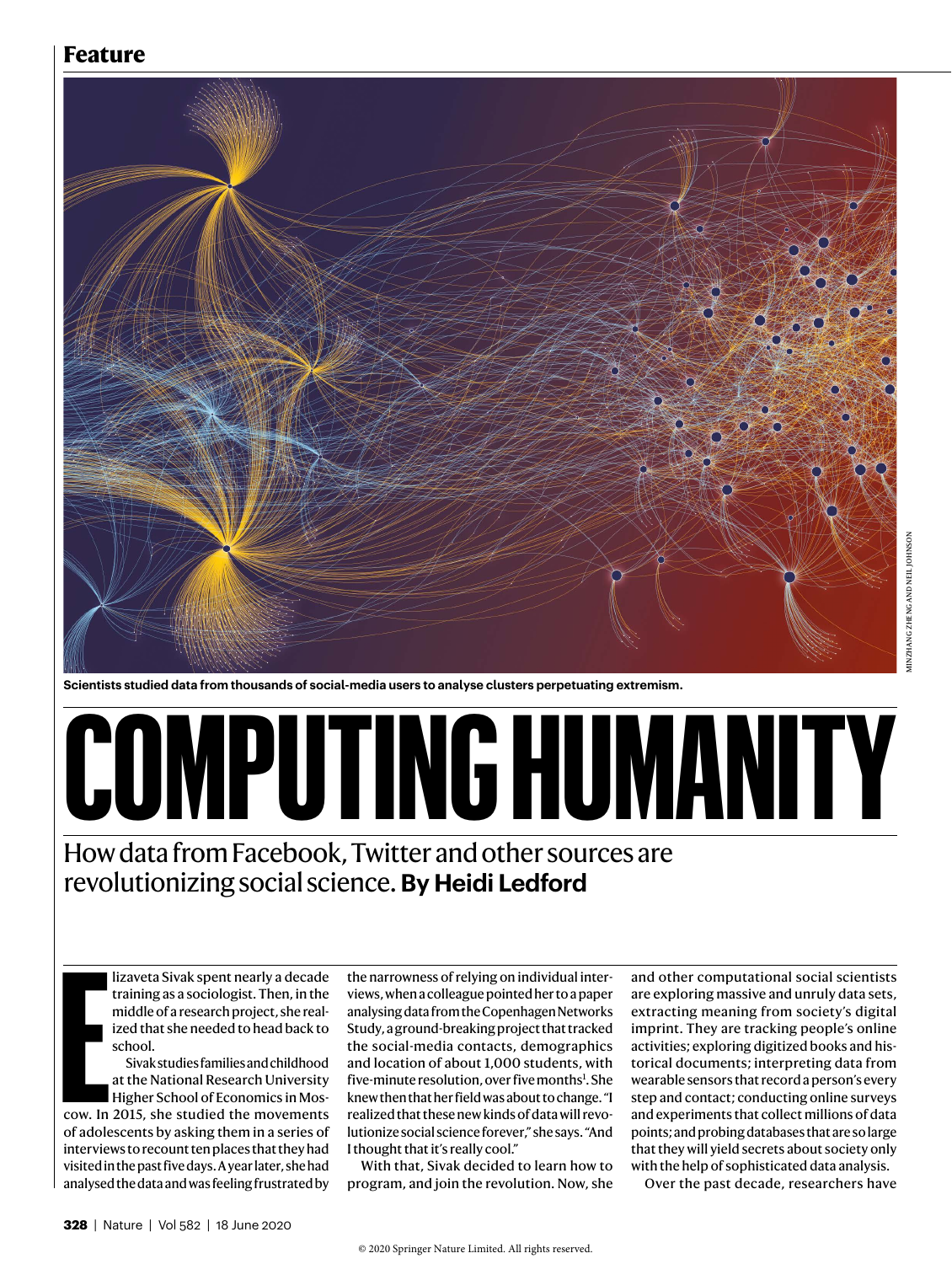used such techniques to pick apart topics that social scientists have chased for more than a century: from the psychological underpinnings of human morality, to the influence of misinformation, to the factors that make some artists more successful than others. One study uncovered widespread racism in algorithms that inform health-care decisions<sup>2</sup>; another used mobile-phone data to map impoverished regions in Rwanda<sup>3</sup>.

"The biggest achievement is a shift in thinking about digital behavioural data as an interesting and useful source", says Markus Strohmaier, a computational social scientist at Rhine-Westphalia Technical University Aachen in Germany.

Not everyone has embraced that shift. Some social scientists are concerned that the computer scientists flooding into the field with ambitions as big as their data sets are not sufficiently familiar with previous research. Another complaint is that some computational researchers look only at patterns and do not consider the causes, or that they draw weighty conclusions from incomplete and messy data often gained from social-media platforms and other sources that are lacking in data hygiene.

The barbs fly both ways. Some computational social scientists who hail from fields such as physics and engineering argue that many social-science theories are too nebulous or poorly defined to be tested.

This all amounts to "a power struggle within the social-science camp", says Marc Keuschnigg, an analytical sociologist at Linköping University in Norrköping, Sweden. "Who in the end succeeds will claim the label of the social sciences."

But the two camps are starting to merge. "The intersection of computational social science with traditional social science is growing," says Keuschnigg, pointing to the boom in shared journals, conferences and study programmes. "The mutual respect is growing, also."

### **Computational revolution**

In 2007, a small group of scientists with big ambitions convened a meeting to discuss the emerging art of social-science data crunching. They wanted to apply their skills to change the world. During his talk, political scientist Gary King at Harvard University in Cambridge, Massachusetts, said that the deluge of digital information "will make it possible to learn far more about society and to eventually start solving — actually solving — the major problems that affect the well-being of human populations".

By then, a smattering of computational social-science studies had already been published. A 2006 study had looked at the role of social influence on the popularity of music by creating an artificial online music market used by 14,341 people. The participants chose songs to download, sometimes with and sometimes without information about how popular those

songs were among their fellow market users. The study found that the popularity of a song became harder to predict the more that users were influenced by others' behaviour<sup>4</sup>, offering one explanation for why it is difficult to predict runaway success.

Two years later, a study analysed the movements of 100,000 mobile-phone users over six months, and found that people travel in simple and reproducible patterns<sup>5</sup>. The authors could calculate the likelihood of finding an individual in any particular location, and suggested that identifying similarities in travel patterns across a community could help with

# **"Over time, each side is understanding the other in terms of language and methods."**

urban planning, understanding the spread of disease or preparing for emergencies.

That same year, the technology magazine *Wired* published an article<sup>6</sup> arguing that the era of big data would spell an end to theory across the sciences. Although widely criticized as an oversimplification, the article struck a nerve: more than a decade later, social scientists repeatedly invoke the *Wired* article as a signal that the relevance of social-science theory was under attack.

But big data only continued its ascendancy. To Duncan Watts, a sociologist at the University of Pennsylvania in Philadelphia, the changes in social science were reminiscent of what happened in biology during the 1990s, when high-throughput techniques began generating reams of data about DNA sequences and gene expression. "There was this avalanche in new data that required thinking about data in a very different way," he says.

But many conventional social scientists were unimpressed by the initial fruits of the revolution, and found some of its methods questionable. Sceptics viewed studies of social media as experiments conducted on thousands of unknowing and unconsenting participants. In 2018, news broke that the British consulting firm Cambridge Analytica had gathered data from millions of Facebook accounts without the consent of their owners. The aftermath of the scandal continues to bring added scrutiny and scepticism to social-media research, and some scientists have had their projects stymied as platforms institute new privacy policies.

### **Socially awkward**

The field was also stigmatized by early papers that addressed 'toy' problems — questions that could be answered from the data, but did not address long-standing, fundamental issues in the social sciences, such as how to tackle inequality or influence public opinion. "There were a lot of Twitter studies in the beginning that I think social scientists were not very excited about," says Claudia Wagner, a computational social scientist at the GESIS Leibniz Institute for the Social Sciences in Germany.

Some argue that the embrace of toy problems was at least in part the product of a young field finding its feet. As analyses have become more sophisticated and data sources more diverse, the field has started tackling more important issues, such as the roots of discrimination, inequality and radicalization, says Strohmaier. "Only now are we getting the kind of data that allow us to look at the big issues," he says.

Last year, for example, researchers from public health and from behavioural economics used health-care records for more than 50,000 patients in a US health-care system to analyse a commonly used algorithm that recommends people with complex medical needs for extra supervision and health interventions. The team used modelling to show that the algorithm was systematically discriminating against Black people — potentially influencing the care of millions of people<sup>2</sup>. The researchers then used knowledge of healthcare disparities in the United States to track down the sources of that bias, and to suggest ways to remove it. For example, algorithms shouldn't assume that the amount spent on an individual's health care is a good proxy for how much care they need: because of unequal access to health care, less money is typically spent caring for Black Americans than white Americans, even when they have the same health-care needs.

But access to good data isn't the only challenge: scientists migrating from physics or computer science stand accused of failing to examine the theories that social scientists have formulated to explain human behaviour. "They tend to look for patterns," says Giulia Andrighetto, who trained as a philosopher but is now a computational social scientist at the Institute of Cognitive Sciences and Technologies, part of Italy's National Research Council in Rome. "But typically they don't look for the mechanisms through which those behaviours are generated."

To do that work requires a firm grasp of social-science theory. Jisun An, a computational social scientist at Hamad Bin Khalifa University in Doha, started her PhD in computer science in 2010, studying news sharing on social media just as the computational social-science movement began to bloom. At the start, she worked only with other computer scientists, and they struggled to wrap their heads around different social-science theories. Now, she collaborates with political scientists to study the influence of the media on public opinion — and vice versa — as well as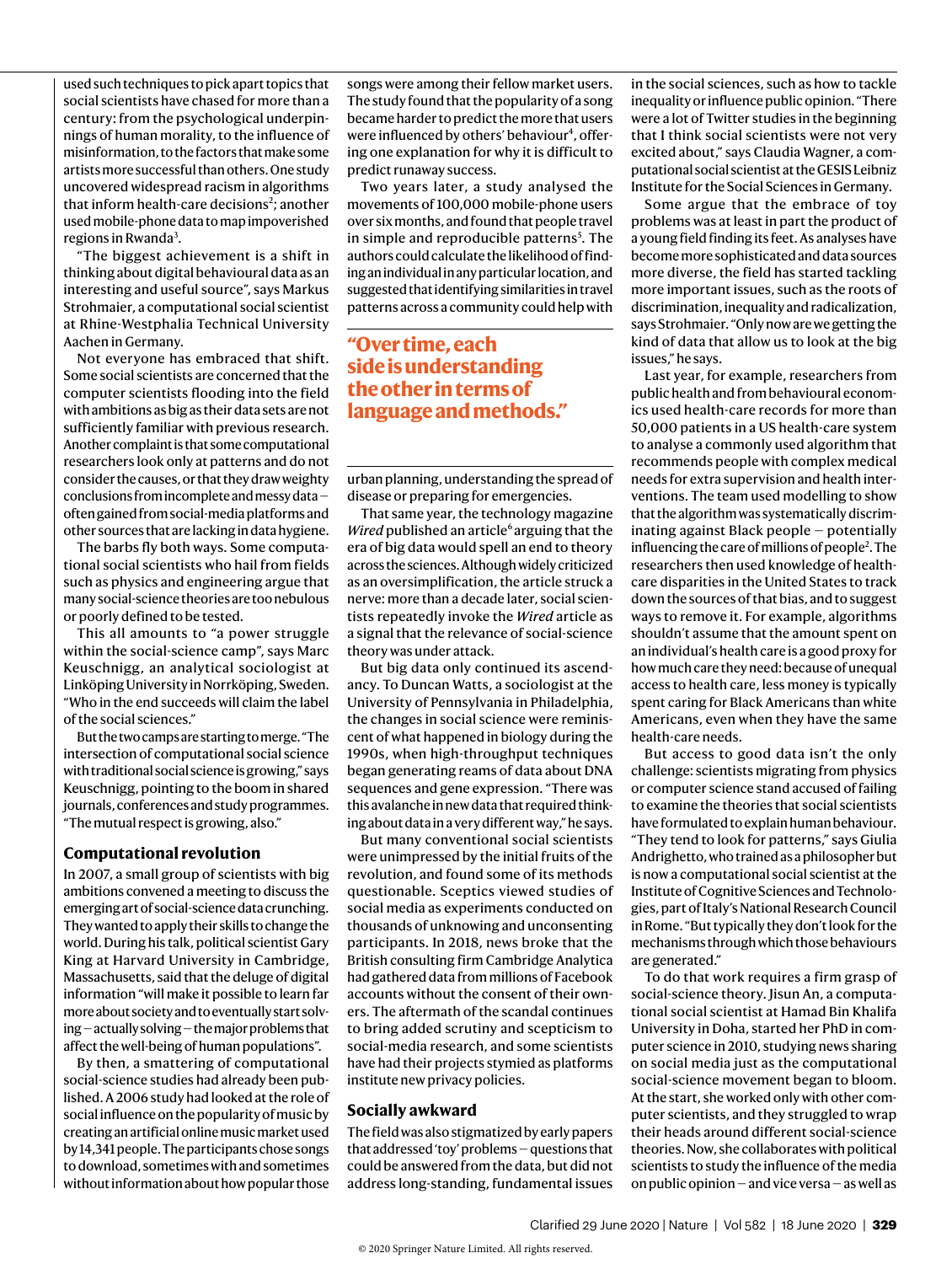# **Feature**



**Mobile-phone data suggests that humans stick to simple, predictable movement patterns.**

how to encourage people to boost the diversity of their news sources. "Over time, each side is understanding the other in terms of language and methods," says An.

There are now concrete signs of engagement. The first major conference bringing together the two approaches is scheduled for 2021. Universities are also creating institutes that bring together staff from different departments to bridge the divide. George Mason University in Fairfax, Virginia, has a dedicated department, for instance. A summer camp for computational social science runs in more than 30 locations around the world, and a bevy of enthusiastic young students — along with a boost to the number of jobs available have given some hope that the power struggle could give way to richer collaborations.

## **Social gathering**

The union of the two approaches can be powerful. Data scientist Joshua Blumenstock at the University of Washington in Seattle and his colleagues used mobile-phone data from millions of people in Rwanda to infer their socioeconomic status, then confirmed their results by comparing them with data collected using conventional surveys<sup>3</sup>. The resulting method could be used by policymakers to target poor regions of the country in need of interventions, for example, or to monitor the effects of policies that have been enacted.

But a lack of communication is still evident. Joan Donovan, a social scientist at Harvard, points to a study published last year in which researchers mapped out a network of online hate groups on the Facebook and VKontakte platforms, and showed how the structure of the network changed over time<sup>7</sup>. The physicists

and computer scientists who carried out the study failed to cite key social-science studies in their work, she says, and as a result, their interpretation of their findings wasn't as rich as it could be. They also surveyed too few social-media platforms, when past research had shown that hate groups follow charismatic leaders across many domains. And the team came to what she considers a dangerous conclusion: that social-media platforms could try to steer discussion in hate groups, for instance by creating false accounts or engineering in-fighting between hate clusters. This could backfire by increasing the volume of discussion in the group and boosting its ranking on search algorithms, she says. A better strategy, she thinks, would be to check the spread of hate messages by having search engines limit the visibility of such groups.

Physicist Neil Johnson at George Washington University in Washington DC, and lead author of the hate study, is accustomed to criticism from social scientists. He says he cited the most relevant references. And as for search algorithms, social-media companies have the power to manipulate them, he says, "just as they are doing now to suppress the prominence of anti-vaccine and COVID-19 misinformation pages and groups". He has studied misinformation, conflict and extremism and says he gets complaints every time he publishes a high-profile paper. But his work has struck a chord with policymakers: he is frequently asked to consult by organizations who like the quantitative nature of his work and the ability to model what impact interventions might yield. "We can really look at concrete questions in a way that I think they haven't experienced in interactions with other academics," he says. Johnson, for his part, is concerned that too many social scientists are rushing into computational approaches without proper training.

Johnson isn't the only scientist sceptical of the importance of theory to their projects. Giangiacomo Bravo, who trained as a socioeconomist and is now a computational social scientist at Linnaeus University in Växjö, Sweden, says that many social-science theories are too nebulous to be tested using big data. The idea of social capital, for instance, is sometimes defined as the shared understanding and values in a society that allow individuals to work together. "The original formulation of this concept of social capital was just too vague to be tested," he says. "How could I measure it?"

Some theories, however, are more concrete. Andrighetto, who studies social norms — the shared rules that govern what is or is not acceptable behaviour in a society — says that researchers have spent a decade piecing together clear definitions and theories for this topic. For example, the theory suggests that when social norms shift, that should prompt changes in how a person responds to a given situation. Social norms are also thought to change only slowly and through the course of intensive social interactions. Testable statements such as these allow Andrighetto to combine computational work with social-science theory: she uses online experiments<sup>8</sup> to test whether simulated changes in social norms influence behaviour.

She is not alone in wanting to use social sciences to change the world. Too often, Watts says, he and other academic researchers are chasing publications rather than real-world solutions. "I felt like my job was done at the moment when the paper was published," he says. "It was my job to put these ideas out there, and it was somebody else's job to come along and figure out how to translate them into meaningful interventions in the real world."

For that shift to happen, researchers from both camps must sustain the momentum towards collaboration, says Watts. Some can already feel it happening. "Traditional social science and computational social science are actually becoming closer over time," says Wagner. "In 20 years, there will be no divide."

**Heidi Ledford** is a senior reporter with *Nature* in London.

- 1. Sekara, V., Stopczynski, A. & Lehmann, S. *Proc. Natl Acad. Sci. USA* **113**, 9977–9982 (2016).
- 2. Obermeyer, Z., Powers, B., Vogeli, C. & Mullainathan, S*. Science* **366**, 447–453 (2019).
- 3. Blumenstock, J., Cadamuro, G. & On, R. *Science* **350**, 1073–1076 (2015).
- 4. Salganik, M. J., Dodds, P. S. & Watts, D. J. *Science* **311**, 854–856 (2006).
- 5. González, M., Hidalgo, C. & Barabási, A. *Nature* **453**, 779–782 (2008).
- 6. Anderson, C. 'The end of theory: The data deluge makes the scientific method obsolete.' (*Wired,* 23 June 2008).
- 7. Johnson, N. F. *et al. Nature* **573**, 261–265 (2019).
- 8. Realpe-Gómez, J., Vilone, D., Andrighetto, G., Nardin, L. G. & Montoya, J. A. *et al. Games* **9**, 90 (2018).